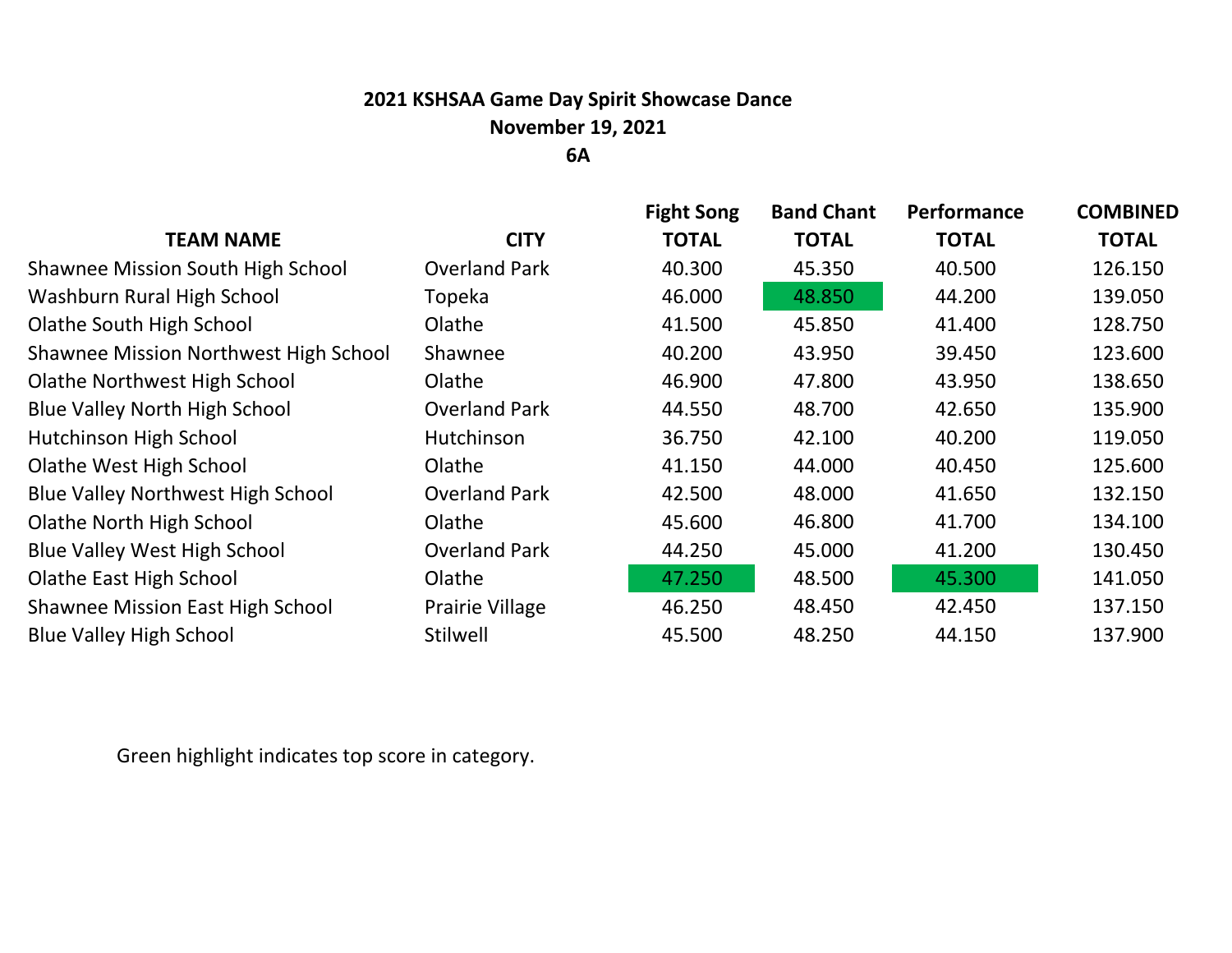# **KSHSAA Game Day Spirit Showcase - FINALS November 21, 2021**

#### **A**

|              |                                                  |                      | <b>FINAL</b> |
|--------------|--------------------------------------------------|----------------------|--------------|
| <b>PLACE</b> | <b>TEAM NAME</b>                                 | <b>CITY</b>          | <b>SCORE</b> |
| 1            | Washburn Rural High School                       | Topeka               | 96.50        |
| 2            | <b>Olathe East High School</b>                   | Olathe               | 93.37        |
| 3            | <b>Blue Valley North High School</b>             | <b>Overland Park</b> | 92.00        |
| 4            | <b>Olathe Northwest High School</b>              | Olathe               | 91.90        |
| 5            | Shawnee Mission East High School Prairie Village |                      | 90.73        |
| 6            | <b>Blue Valley High School</b>                   | Stilwell             | 90.47        |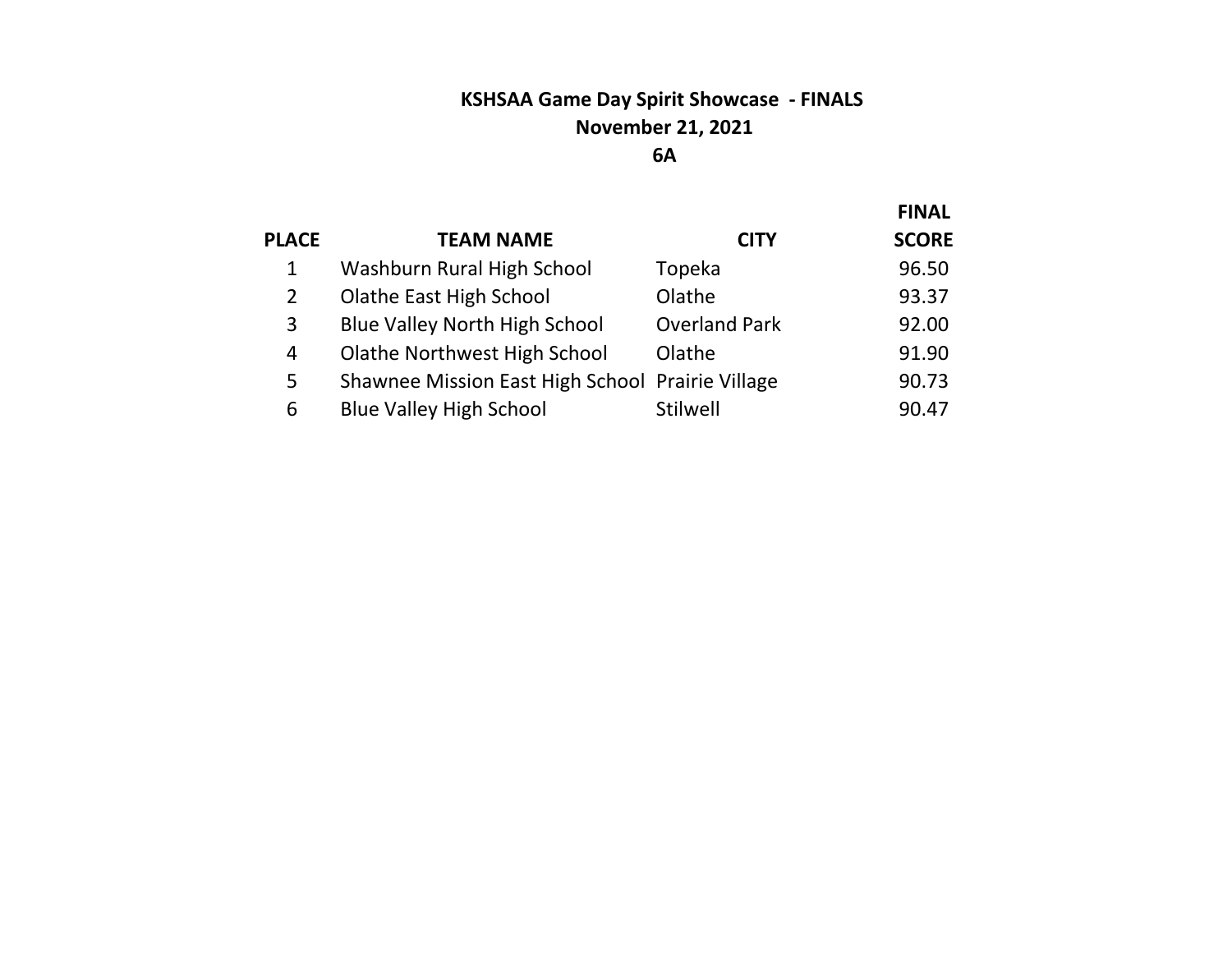### **2021 KSHSAA Game Day Spirit Showcase Dance November 19, 2021 4A-5A**

|                                                 |                      | <b>Fight Song</b> | <b>Band Chant</b> | Performance  | <b>COMBINED</b> |
|-------------------------------------------------|----------------------|-------------------|-------------------|--------------|-----------------|
| <b>TEAM NAME</b>                                | <b>CITY</b>          | <b>TOTAL</b>      | <b>TOTAL</b>      | <b>TOTAL</b> | <b>TOTAL</b>    |
| Seaman High School                              | Topeka               | 45.400            | 45.850            | 43.950       | 135.200         |
| <b>Ottawa High School</b>                       | Ottawa               | 37.250            | 42.900            | 40.950       | 121.100         |
| Hayden High School                              | Topeka               | 44.100            | 46.700            | 41.100       | 131.900         |
| St. James Academy                               | Lenexa               | 44.050            | 45.750            | 42.650       | 132.450         |
| Mill Valley High School                         | Shawnee              | 47.000            | 46.750            | 44.600       | 138.350         |
| St. Thomas Aquinas High School                  | <b>Overland Park</b> | 45.500            | 46.800            | 42.050       | 134.350         |
| <b>Bishop Miege High School</b>                 | <b>Roeland Park</b>  | 38.750            | 43.050            | 39.850       | 121.650         |
| <b>Great Bend High School</b>                   | <b>Great Bend</b>    | 37.900            | 41.250            | 39.050       | 118.200         |
| Maize South High School                         | Wichita              | 39.750            | 44.150            | 41.600       | 125.500         |
| Piper High School                               | <b>Kansas City</b>   | 45.100            | 47.900            | 41.650       | 134.650         |
| Blue Valley Southwest High School Overland Park |                      | 46.900            | 49.000            | 45.150       | 141.050         |
| Independence High School                        | Independence         | 44.500            | 46.500            | 40.300       | 131.300         |
| <b>Valley Center High School</b>                | <b>Valley Center</b> | 40.000            | 43.800            | 40.100       | 123.900         |
| Spring Hill High School                         | <b>Spring Hill</b>   | 42.450            | 43.700            | 40.150       | 126.300         |
| McPherson High School                           | McPherson            | 35.500            | 41.250            | 37.300       | 114.050         |
| <b>Holton High School</b>                       | Holton               | 37.650            | 42.750            | 40.400       | 120.800         |
| Shawnee Heights High School                     | Tecumseh             | 41.900            | 45.650            | 40.400       | 127.950         |
| Topeka West High School                         | Topeka               | 38.600            | 43.150            | 39.350       | 121.100         |
| De Soto High School                             | De Soto              | 43.500            | 47.350            | 41.300       | 132.150         |
| <b>Newton High School</b>                       | Newton               | 45.650            | 46.750            | 40.750       | 133.150         |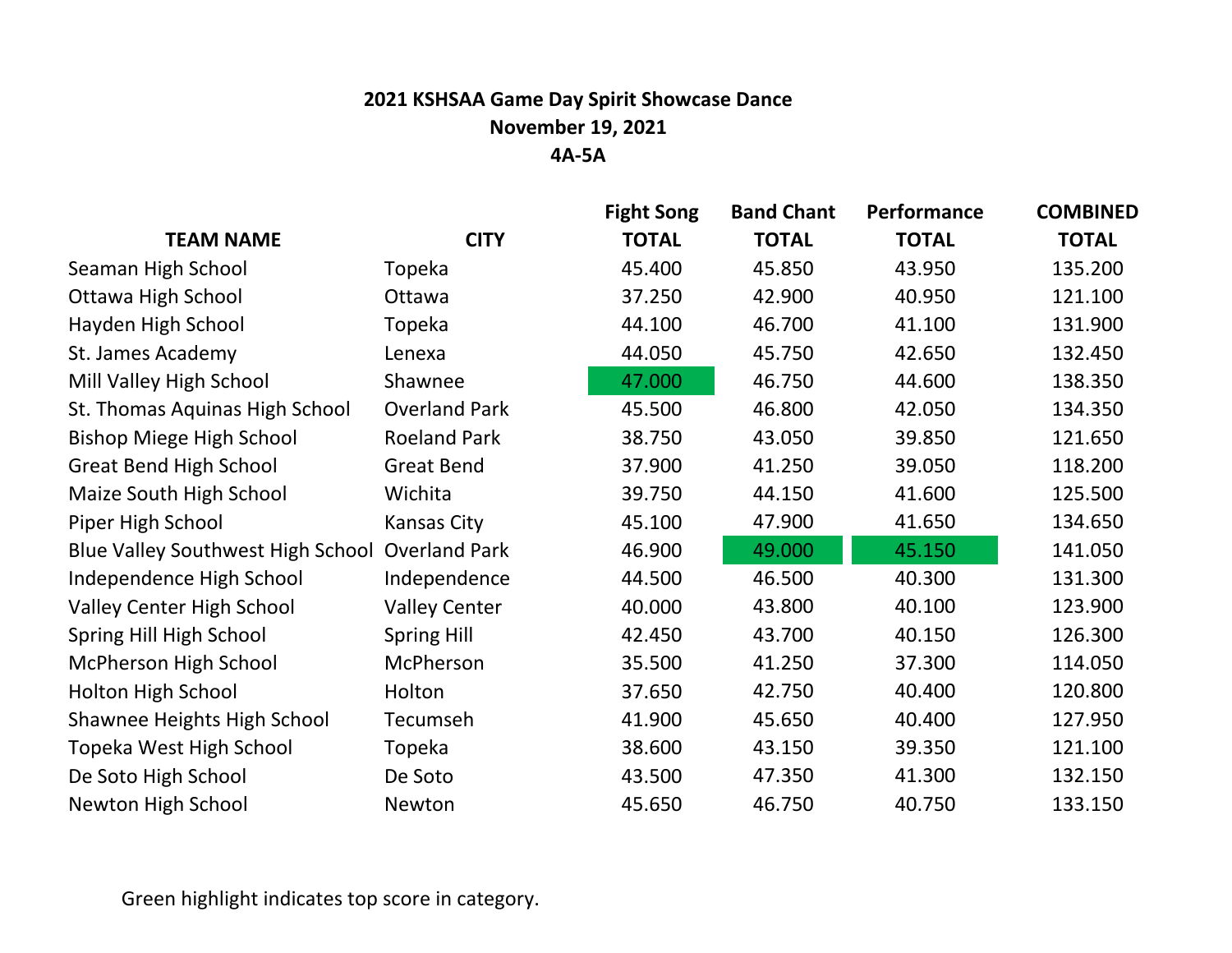## **KSHSAA Game Day Spirit Showcase - FINALS November 21, 2021 5-4A**

|              |                                                 |                      | <b>FINAL</b> |
|--------------|-------------------------------------------------|----------------------|--------------|
| <b>PLACE</b> | <b>TEAM NAME</b>                                | <b>CITY</b>          | <b>SCORE</b> |
| 1            | Mill Valley High School                         | Shawnee              | 94.23        |
| 2            | Blue Valley Southwest High School Overland Park |                      | 92.10        |
| 3            | Piper High School                               | <b>Kansas City</b>   | 89.83        |
| 4            | St. Thomas Aquinas High School                  | <b>Overland Park</b> | 88.67        |
| 5            | Seaman High School                              | Topeka               | 87.70        |
| 6            | Newton High School                              | Newton               | 87.03        |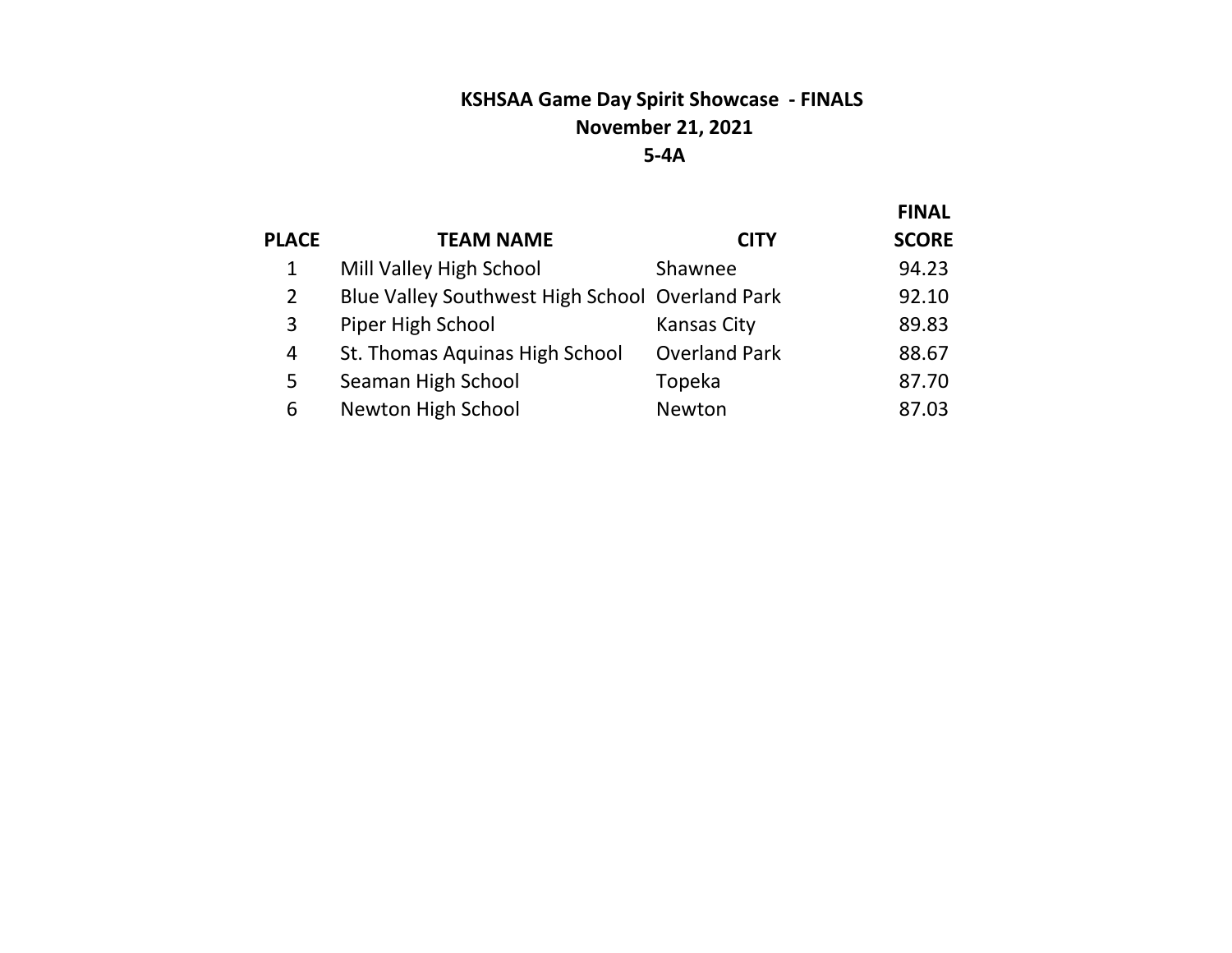## **2021 KSHSAA Game Day Spirit Showcase Dance November 19, 2021 1A/2A/3A**

|                                     |                      | <b>Fight Song</b> | <b>Band Chant</b> | Performance  | <b>COMBINED</b> |
|-------------------------------------|----------------------|-------------------|-------------------|--------------|-----------------|
| <b>TEAM NAME</b>                    | <b>CITY</b>          | <b>TOTAL</b>      | <b>TOTAL</b>      | <b>TOTAL</b> | <b>TOTAL</b>    |
| Rossville High School               | <b>Rossville</b>     | 40.750            | 44.200            | 42.100       | 127.050         |
| Silver Lake High School             | Silver Lake          | 40.100            | 40.450            | 40.750       | 121.300         |
| <b>Trinity Catholic High School</b> | Hutchinson           | 38.150            | 39.850            | 39.350       | 117.350         |
| Jefferson West High School          | <b>Meriden</b>       | 38.650            | 40.800            | 36.250       | 115.700         |
| <b>Russell High School</b>          | Russell              | 39.000            | 40.950            | 37.550       | 117.500         |
| <b>Council Grove High School</b>    | <b>Council Grove</b> | 44.150            | 44.150            | 40.350       | 128.650         |
| Norton Community High School        | Norton               | 45.000            | 41.000            | 40.500       | 126.500         |

Green highlight indicates top score in category.